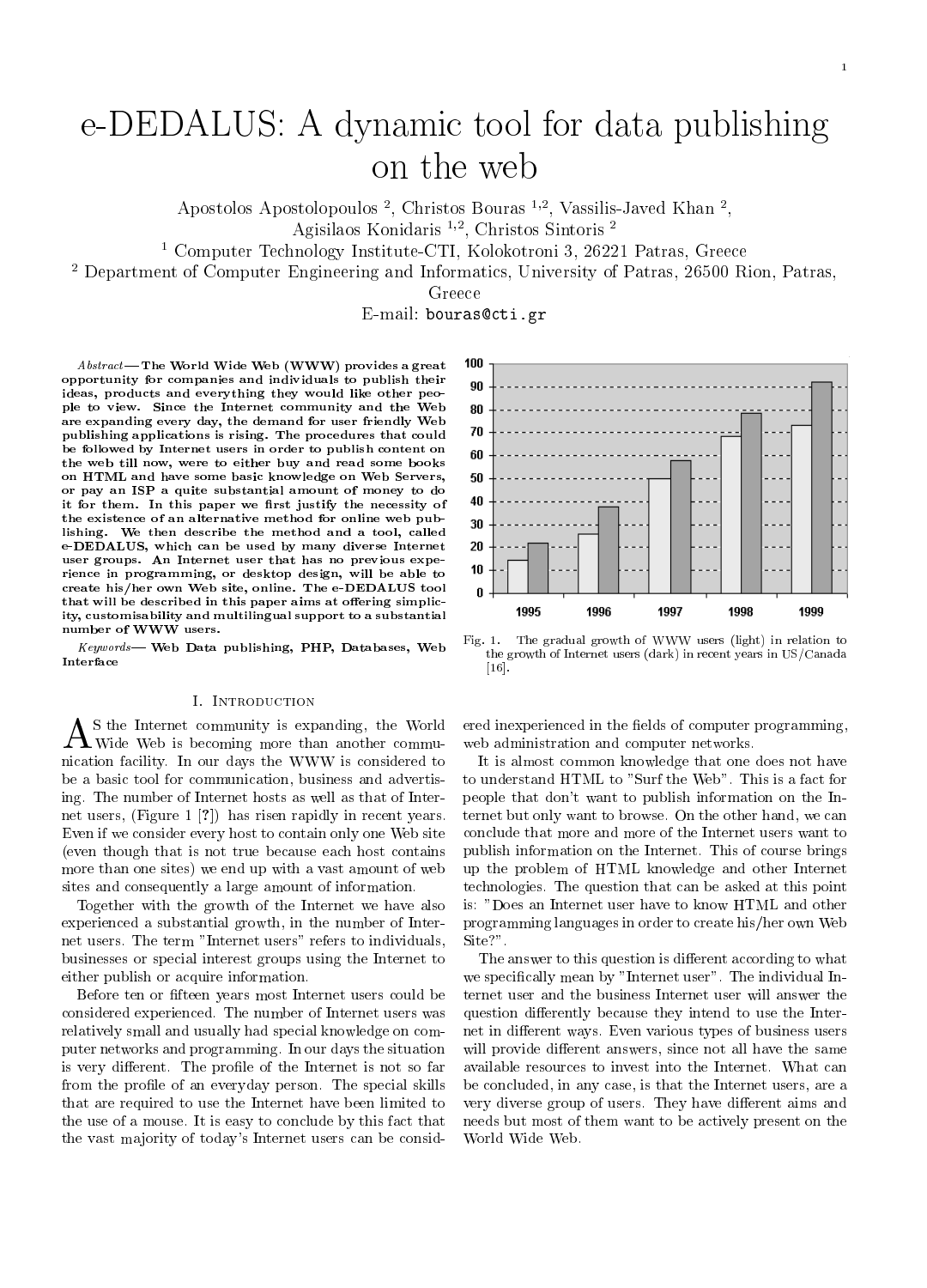These different aims and needs can be served by grouping them in an abstract manner. This approach can provide more general and more flexible solutions. The main disadvantage in this case is the production of web sites which have a more or less similar structure. But, as we stated above, this disadvantage is minor for the majority of Internet users, since rapid web site development can be considered as their main objective.

In this paper we first present the current situation and then compare similar tools to e-DEDALUS (section 2). In section 3 we continue with the reasons and the motivation behind the attempt to develop a web tool for automated and online web site creation. Then, in section 4, we present the architecture of our tool accompanied with an example that shows an implementation instance of a business web site. In section 5 we point out the advantages and benefits of the tool and, finally, in section 6 we make some considerations about future enhancements which could extend the usage of the tool.

TABLE I Comparison table between similar tools that work with **WIZARDS** 

|                                                       | a DEDALUS                 | Homestead              | SteBlazer              | WebCity                           | NetObjects             |
|-------------------------------------------------------|---------------------------|------------------------|------------------------|-----------------------------------|------------------------|
| Characteristics                                       |                           |                        |                        |                                   |                        |
| concerning the                                        |                           |                        |                        |                                   |                        |
| user<br>Simplicity                                    |                           |                        |                        |                                   | $\otimes$              |
| Number<br>$\overline{\text{of}}$                      | $\sqrt{\sqrt{}}$<br>6     |                        | $3 - 10$               | $3 - 10$                          | unlimited              |
| yielded<br>pages                                      |                           | many                   |                        |                                   |                        |
| Multilingual                                          | Yes                       | No                     | Nο                     | $\overline{\text{No}}$            | $\overline{\text{No}}$ |
| Variety of<br>&<br>styles                             |                           |                        |                        | $\otimes$                         |                        |
| templates                                             |                           |                        |                        |                                   |                        |
| Remote administration                                 |                           |                        | $\otimes\otimes$       | $\otimes \otimes$                 | $\otimes \otimes$      |
| Characteristics<br>concerning the<br>service provider |                           |                        |                        |                                   |                        |
| Tool Translation                                      | $\overline{\mathrm{Yes}}$ | $\overline{\text{No}}$ | $\overline{\text{No}}$ | $\overline{\text{No}}$            | $\overline{N_0}$       |
| Platform<br>Indepen-<br>dence                         | Yes                       | $\overline{N_0}$       | $\overline{N_0}$       | $\overline{N_0}$                  | $\overline{N_0}$       |
| Legend                                                | very<br>good              | good                   | $\otimes$<br>poor      | $\otimes \otimes$<br>very<br>poor |                        |

#### II. Present situation - similar tools

Online web editors exist already and are widely used by companies providing free web space. Most of them are very plain and inflexible tools which create a fixed number of static, HTML web pages, only in English. A well known tool that can be found at http://www.siteblazer.com is SiteBlazer. SiteBlazer creates small business sites but it's model requires the fitting of the company into a predefined category (e.g. automobile, bookstore). After extensive research, no general purpose online tool was found on the web, although there were several projects under way. Those either require experience in web developing and they have limited capabilities. On the other side, development tools like Microsoft FrontPage can be used to construct any kind of website one may wish, but extensive knowledge of

web technologies is fundamental in order to have satisfying results produced.

There is also a number of offline tools that assist inexperienced users in creating web sites. Some of them offer a considerable amount of capabilities, while others are very simple and can be compared with the online tools mentioned above. The first category includes tools such as the widely used NetObjects Fusion  $[?]$  which offers dynamic database connectivity and e-commerce capabilities with the use of a user friendly environment. The other category contains tools like the Web Wizard [?] which have limited capabilities and produce very simple web sites.

Some of the abilities of e-DEDALUS are compared with similar characteristics of a sample of other web publishing tools (Table 1). Three of them, homestead, SiteBlazer and WebCity, are on-line tools like e-DEDALUS, while NetObjects Fusion is an off-line tool. In the case of the latter, it is obvious that there is no distinction between "Characteristics concerning the user" and "Characteristics concerning the service provider".

Compared with the other on-line tools, e-DEDALUS has some clear advantages. From the user's point of view, e-DEDALUS is a simple, multilingual and easy to administer tool which can offer a great variety of styles and templates. As for the service provider, platform independence and the ability to translate the tool are two signicant features.

## III. Motivation and goals

 can be useful to a large number of Internet users, in order to  $\begin{bmatrix} 1 & 1 & 1 \\ 1 & 1 & 1 \end{bmatrix}$  assist them in publishing their web sites, lies in the current  $\sqrt{\sqrt{}}$  web pages that exist today is over 1.630.000.000 and is growing at a pace of almost  $\mathcal{O}(\mathbb{R}^d)$  of all way  $\mathcal{O}(\mathbb{R}^d)$ The motivation behind the idea to implement a tool that situation of the Web. Statistics show that the number of combine the number of web pages with the increase rate of Internet hosts we can easily conclude that more and more people want to publish information on the web every day. It is also easy to conclude that as the number of Internet users and publishers is rising the quality of published information is getting worse. We can also assume that the computer skills and knowledge of the average Internet user are not what they used to be some years ago but are actually a lot worse.

> Apart from the exceptional growth rates, another major characteristic of the Internet is the rapid aging of the information itself. Out of date information can be considered as no information at all. The need for updating information is therefore crucial for any kind of web presence. Any attempt to create a web publishing tool should take this fact into consideration in order to incorporate easy to use and efficient updating mechanisms.

> These facts led us to believe that an application for web site creation could be beneficial to the Internet community in two ways. The first goal that could be accomplished is the goal of standard quality. Our application frees the publisher from having to worry about the presentation of his material and allows him to focus on the content itself. Of course, as we all know, the presentation part plays a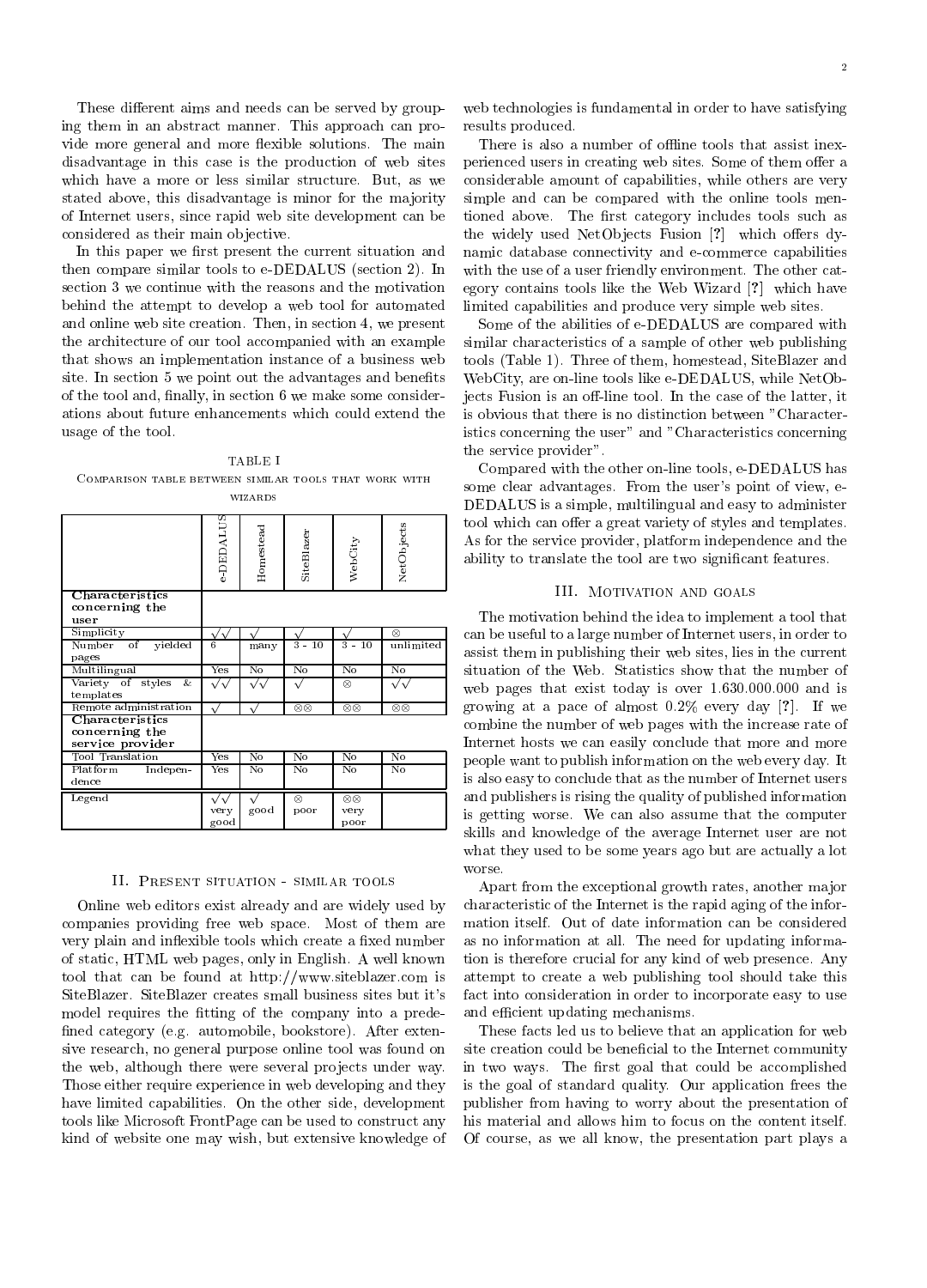ma jor role in order to attract potential users of the site. That's why we have put in an extra effort to provide many different presentation templates that will surely satisfy a large variety of users. Having done this we can ensure that the quality of the pages contained in the publisher's web site will be high. The other goal that we set out to accomplish was to be able to satisfy a wide range of web sites and web publishing groups. This was our main goal and we worked towards it from the beginning of our work. Finally, we aimed at providing an interface which simplifies the procedure of updating information. Thus, the whole application is implemented in such a way that it ensures multilingualism, diverse web site creation and future expansion. The methods used to accomplish these goals will be explained in the following paragraphs.

In the next section we will describe the principles of our design and the architecture of e-DEDALUS. We will also present the basic steps that are required for the user in order to have a web-site produced.

#### IV. ARCHITECTURE

The tool consists of four basic parts, the wizard, the administrator, the database and the final site (Figure 2). The wizard is used to collect the information provided by the publisher in order to create the web site in the final step. This information is collected by input forms and is forwarded to the final step where the actual insertion in the database takes place. The reason for this implementation is that we had to ensure that no data would be inserted in the database prior to the completion of all the steps. Thus, in order to avoid having incomplete datasets in the database and considering the fact that PHP did not provide session management at the time we begun the implementation of the tool, we decided that all the data should be inserted in the final step. The implementation of database scripts that could erase incomplete datasets (e.g. PL/SQL) would force us to be depended upon a specic database system.

The database design makes a distinction between translatable and non-translatable fields (e.g. emails and phone numbers are non-translatable, while page titles are translatable) For each entity we have two tables: table data and table text. The table data tables contain non-translatable fields and table text tables contain translatable fields with an attribute that indicates the language used. The translation of the fields is done through a translation form. This concept allows multilingual presentations of the site.

The final site is created during the last step of the wizard. During the final step, the user gets an automatically created password which is to be used with the user's email in order to get access to the administration wizard. The only static part in the final web site is its layout, which depends upon the template that the user has chosen. All other data, style-data and user-input, are dynamically retrieved from the database.



Fig. 2. The application's architecture.

### A. The wizard

The wizard interface is a sequence of basic steps in the form of insertion forms. These forms are divided into three logical groups depending on the kind of information that the user provides. We distinguish between data that refer to the user himself, like name, surname, email etc, which are used only for logistic purposes. Next we have data that will actually be presented in the site, like company data for example. Finally, the user provides data that determine the way the site will look, e.g. colours. Before the user can enter any data he has to choose a language from the available in the database and the wizard will be presented in that language. The wizard can be multilingually presented through a concept that enables the dynamic loading from the database of any text displayed to the user according to his language preference.

To access the wizard visit: http://iapetos.ceid.upatras. gr:2000/wizard/start page of wiz.php3

An implementation instance of the wizard interface is presented in the following section.

## A.1 An implementation instance of the wizard

Initially, the wizard allows the selection of the type of site that the user would like to create, e.g. commercial (Figure 3) or hobbyist site. Depending on that choice, the wizard asks for the required data, which are of two kinds: The data that will be stored in the user's data module of the database.

 $\bullet$  The data that will determine the look of the final site, like templates, colors, fonts etc. This data has already been inserted in the application data module of the database. After the user has selected which of them he will use, those are also copied to the user data module of the database.

During the last step, the wizard produces the user's site. At this point we were presented with an implementation choice. The site that would be the outcome of the wizard interface could be stored into the web server's directories in two ways. As static pages or as dynamic pages. In the dynamic version, no actual site would be created, just some dynamic code. Every time a client requested the "site", this code would produce dynamic content according to the information inserted by the creator of the "site". On the contrary, in the static version, the whole site would be actually stored in the web space. The dynamic, "on-the-fly" web site creation, provides an abstract approach and is more elegant, though the performance disadvantages are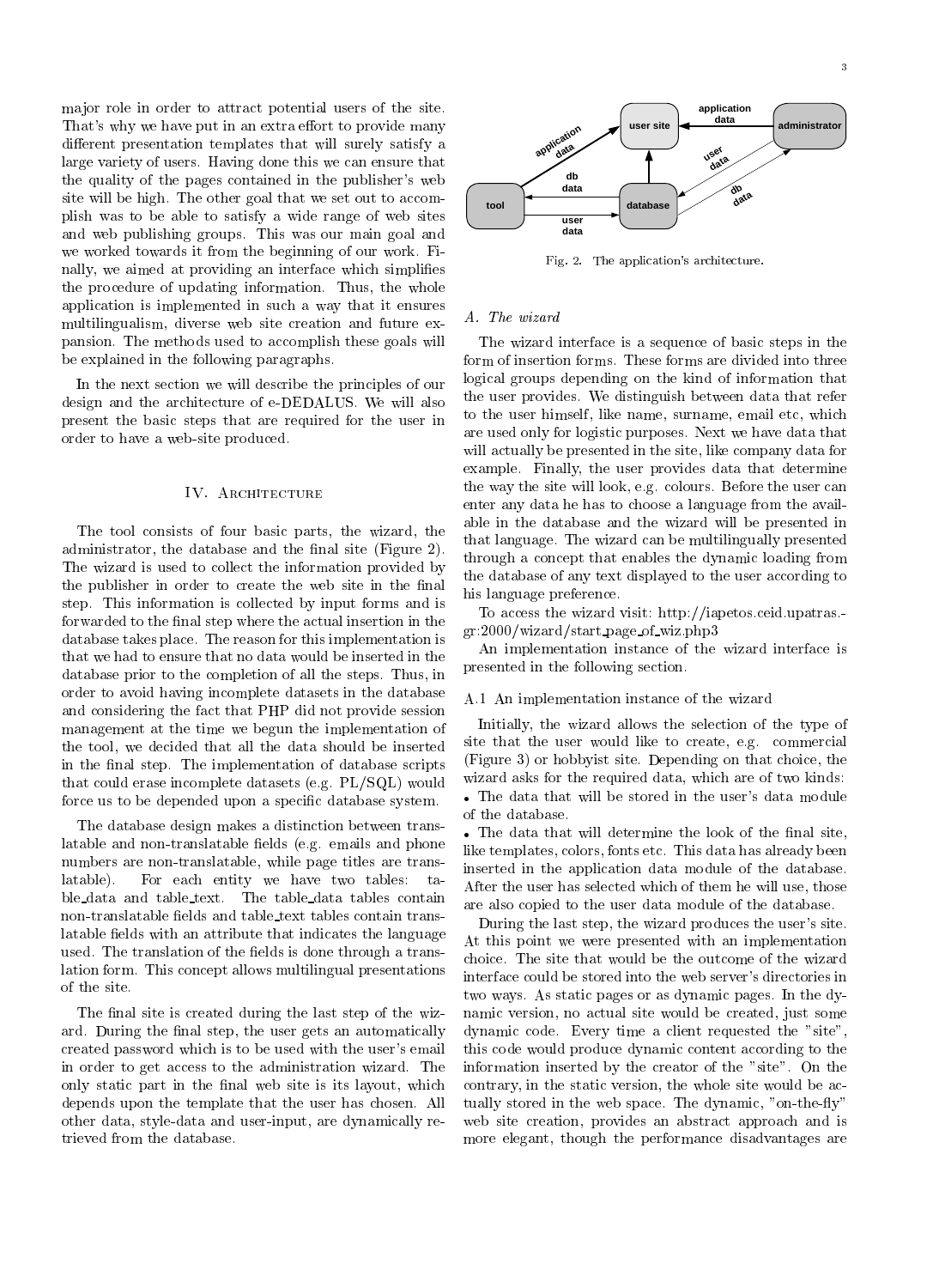

Fig. 3. Steps required to produce a business site.

substantial. In the static version the conclusions are exactly the opposite. We selected the static version because the overhead, for the web server, by the "on the fly" creation of web pages was quite substantial and performance degraded.

| verties of personal data - Through Telesser Explore                                | n101m                  |
|------------------------------------------------------------------------------------|------------------------|
| Rio D.K. Van Forche Tolki Hilly<br>ena - + - @ 그 @ @sen (greene @kov   2)- 과 피 - 그 |                        |
| Abbas ( ) My chemic oil game a complete this chat                                  | ⋣                      |
|                                                                                    |                        |
|                                                                                    |                        |
| insertion of personal data                                                         |                        |
|                                                                                    |                        |
|                                                                                    |                        |
|                                                                                    |                        |
| name                                                                               |                        |
| surname                                                                            |                        |
| occupation                                                                         |                        |
| telephone                                                                          |                        |
| email                                                                              |                        |
|                                                                                    |                        |
|                                                                                    |                        |
| 000                                                                                |                        |
|                                                                                    |                        |
|                                                                                    |                        |
|                                                                                    |                        |
|                                                                                    |                        |
|                                                                                    |                        |
|                                                                                    |                        |
| <b>FIDON</b>                                                                       | ×<br><b>C</b> Internet |
|                                                                                    |                        |

Fig. 4. The first step of the wizard.

Figure 4 shows a screenshot of an implementation instance of the "wizard" when used to create a commercial web site. In the first step information is collected about the user himself (Figure 4). The data entered in this step (name, surname, occupation, phone number and e-mail), are stored in the database to keep a record of the user, as well as to use his e-mail for login, in the administration wizard (described later on). During the next steps the wizard gathers data about the company (such as: name, email, address, timetable and choice of logo among some images offered from the database, or even uploading user's own logo). In the last step of the wizard, the user has an option of plenty of styles and templates to choose from, for the appearance of his web site. In every step of the wizard there is a help button available with which the user can read instructions for the completion of the forms.

In the final step of the wizard, the user can have an overview of the final result of the appearance of his entire

web site. Additionally, he can change - in this step - the text presented on the web site toolbar buttons.

### B. The database

The database is used to store the data that the user enters and additional data needed for the tool to operate. It is divided into two independent parts, one holding application data and the other holding the user's data. The application data contain information like the available styles and templates, or, more substantial language data, which are used to provide a customized interface according to the language the user chooses. The extension of the tool with more languages is a very simple task. One, only needs to determine the new language, the text in that language and the position in the wizard in which this text will appear.

#### C. The administration wizard

The administration wizard is used for maintaining and updating the web site and the information that the web site contains. It allows the manipulation of the data already inserted and the addition of new data. The user is free to change every possible detail of the site as if he is creating an entirely new site. The concept of the administration wizard (Figure 5) is simple: the user can update all the relevant data in the database or he can add new data, e.g. new products, so he only has to interact with the database. The actual html code is updated only when the presentation of the web site is to be changed.



Fig. 5. An outline of the administration interface.

An implementation instance of the administration interface is presented in the following section.

# C.1 An implementation instance of the administration wizard

The administration wizard allows the updating of all data inserted by the user in the creation process of the site. It has also been designed to be as easy to use as possible ([?]). The only entries that the user can't change are his name and surname. If the user forgets his password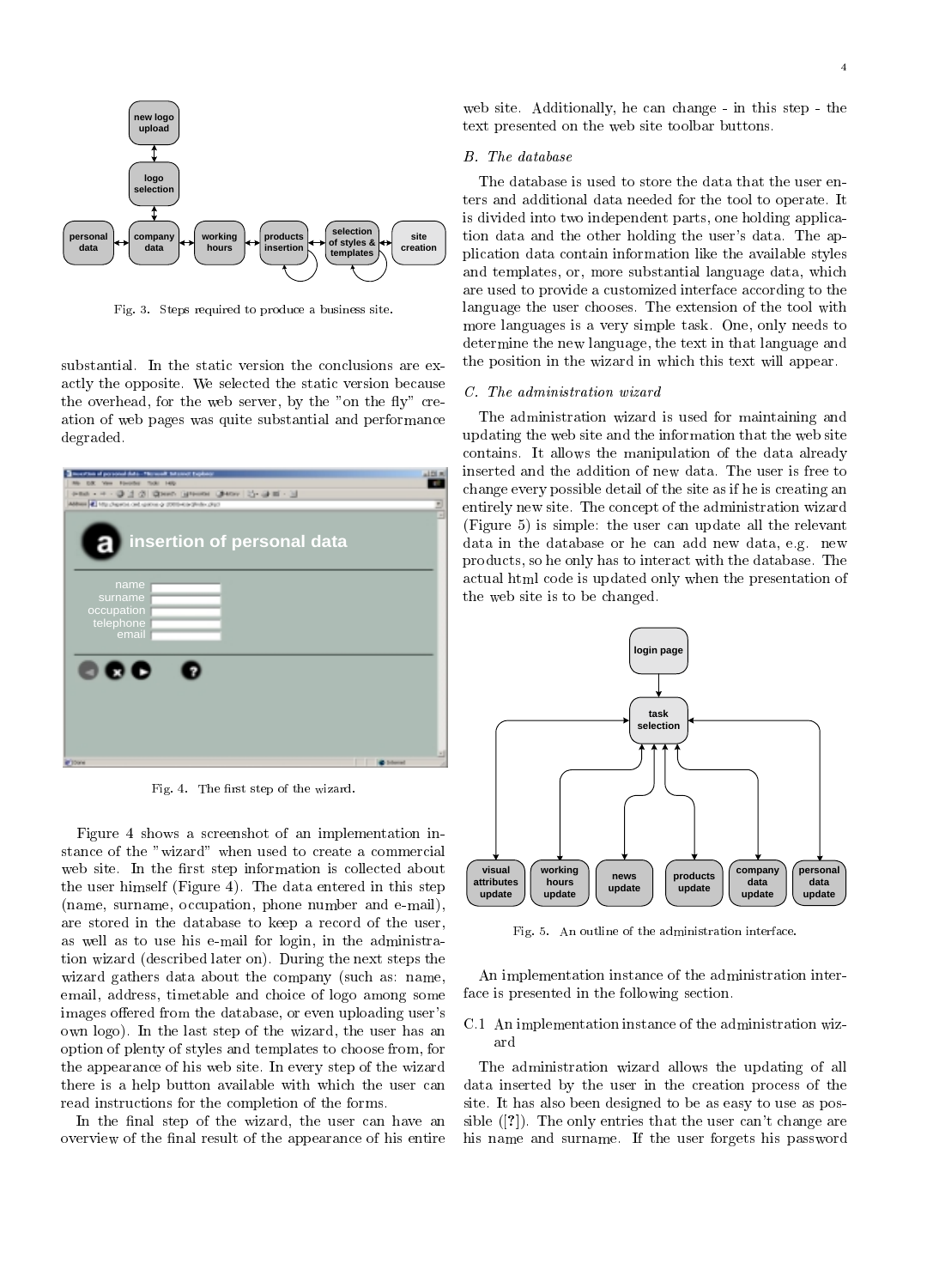([?]), he will receive it automatically just by entering his email. With the administration wizard the user can delete and create product categories, insert, delete and update products for each product category, update the company's opening hours, maintain his news section etc.

| on, et a « Piter south, letter set theplanet<br><b>Very Royallot Total Audi</b><br>6.60<br>14 <sub>1</sub><br>astat - o + O ① O ② O wan (provint Orange) [Cy O Z + 2]<br>ARRESTS LIKE THE REPORT 3:00 T. E. LEWIS CO., LANSING MICH. | 1018<br>$+$   into 5                    |
|--------------------------------------------------------------------------------------------------------------------------------------------------------------------------------------------------------------------------------------|-----------------------------------------|
| <b>Site Administration</b><br>apo@cti.gr<br>login:<br>*******<br>password:<br><b>Margaret</b>                                                                                                                                        | in order to logon,<br>you have to enter |
| <b>Earlies</b>                                                                                                                                                                                                                       | your personal email<br>Ticks and        |

Fig. 6. The page used to log into the administration wizard.

#### D. Creation of the site

After the last step of the wizard is completed, all the data that was in the form of variables, is inserted into the database. The technique of "carrying" the data inserted by the user through all the steps of the wizard was chosen in order to ensure that no data would be inserted into the database until the final step. For the insertion of the data, the incorporated ODBC-functions of PHP ([?], [?]) are used. Then, a new folder is created in the directory of the Web-Server, named "site-jid of the user $\iota$ " (example site-s). This folder contains the site's images, as well as the appropriate PHP3 files. The final site that uses the data from the database to present the information the user wants to publish. This on-the-fly approach provides many advantages as shown in [?].

In the following paragraphs we will describe an implementation instance of all three Web interfaces of our tool. The implementation instance is that of a commercial web site. The processes of site creation and editing will be thoroughly described as well as the final outcome of the procedure, which is the resulting web site.

# D.1 Final Result - An implementation instance

In our implementation instance the final site consists of seven PHP pages. The pages contained in the web server are:

 An introduction page that is a page containing information about the company (address, phone number, opening hours etc).

 A contact page through which users can send email messages to the company.

 A news page which can be updated at any time by the owner of the page through the administration wizard.

 A company timetable page that holds information about the company working hours.

 A product category that contains the categories of products that the company provides together with some short descriptions.

 Two specic products page that contain specic product information such as product presentation, purchase costs  $etc.$ 

The product categories pages contain links to the product page for each product category. These work like templates, retrieving dynamically all the data they present from the database. This allows easy updating of the web site through the administration wizard, which only needs to update the database entries and not the actual web pages.

## V. Advantages and benefits of the tool

The advantages of our tool, when compared to other similar online and offline applications, are significant. We have grouped these advantages into two ma jor categories. The advantages that facilitate the user and the advantages that facilitate the provider of the online application. Before we go on to describe the specic advantages of the tool we will present the basic advantage that is a result of the architecture that was presented in Figure 2.

The basic advantage of our tool is reusability. With minor changes in the design of the database or the web interfaces, the tool is ready to provide functionality to a variety of Internet users. In other words a company and a home user can both use the tool to produce their web sites. This is possible because of the design architecture that was followed, and is explained in Figure 7.

After defining some potential user target groups we mapped all wizard fields of every potentially created web site into one database column. This is easily understood by the following example. The path of the image representing the logo of the company in the company web site is stored into the database. The same is done with the path of the picture of a user when creating a personal home page. We mapped both paths to the same database column. Even though they represent different entities, the database does not distinguish between them. In other words the database holds all data for all potentially created sites in the same tables and the distinction between them, as well as how they will be shown on the web page, partially relies on the user and partially relies on our implementation strategies. It is easy to conclude that by mapping wizard fields one to one we can create any type of web site and a corresponding wizard without having to change the database or web interface structure. Furthermore, due to the underlying structure of the tool, enhancements in the direction of the style and feeling of the finally produced site are very easy to do. This is because we make a distinction between the data the site presents and the way they are presented. Moreover, the presentation is based on two modules: a style module and a template module. The style module defines attributes such as colors, font styles and sizes and the template mod-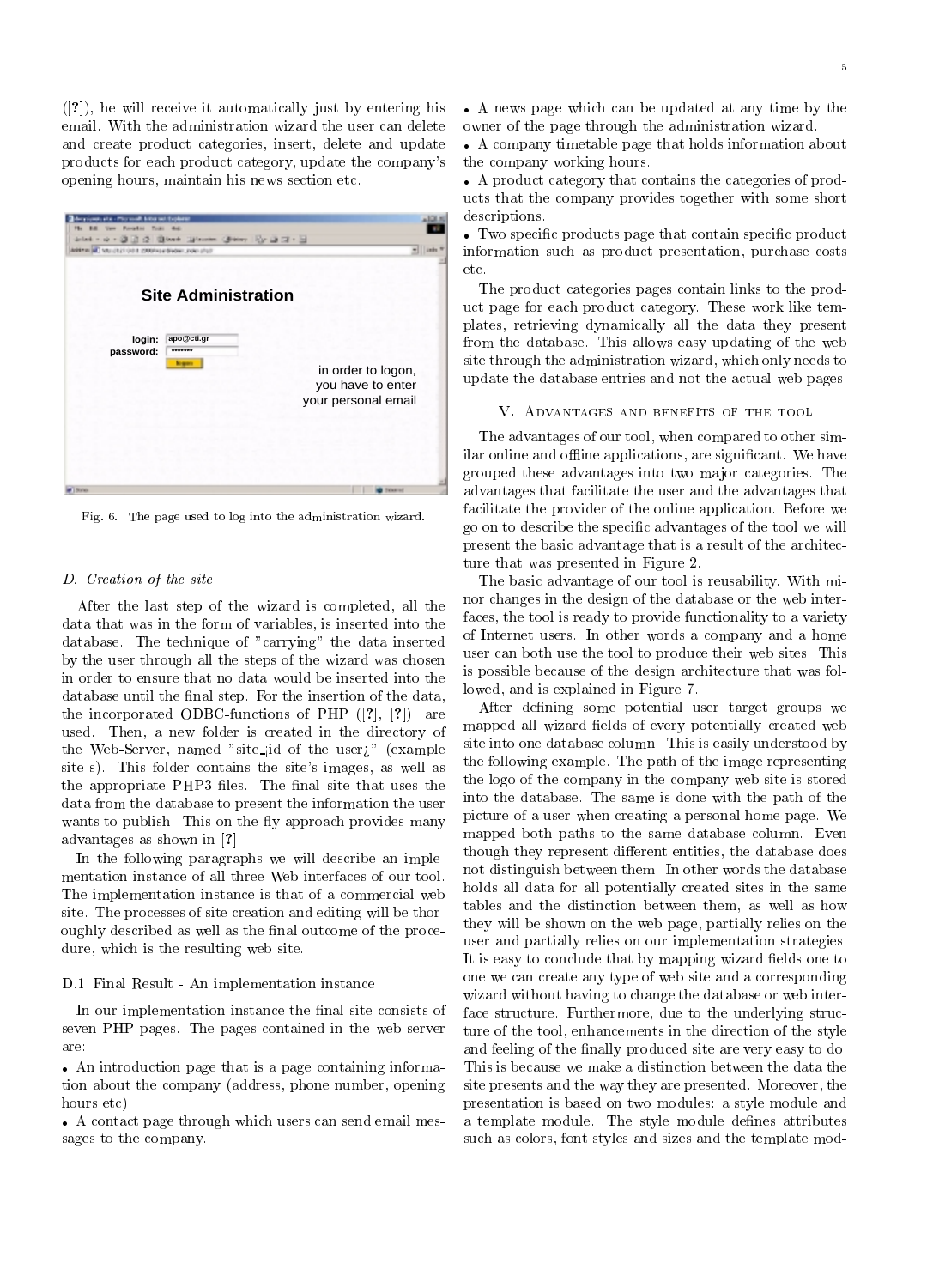

Fig. 7. The expansion architecture of the tool.

ule defines the placement of the site's components e.g. the position of the navigation bar.

## A. Advantages for the user

There are many advantages and benefits for the user of the tool. These advantages are the key features that differentiate our tool from every other similar application  $([?], [?], [?], [?], [?], [?]),$  either online or offline. The advantages are:

 Simplicity: The obvious advantage for the user of the tool is simplicity and user friendliness. The user does not need to have any specic knowledge of any kind of programming language or HTML to use it.

 Modiability: With the administration wizard the user can modify all of the pages of his web site. There are many options in the administration wizard. The user is able to change all of his personal data, as well as all the data inserted.

 Variety of styles and Templates: except for the interface used for inserting, editing and deleting data (referred to previously as the Wizard and administration interfaces) a lot of attention has been given to the actual interface of the resulting web site  $([?,],[?])$ .

 Remote administration: Another very important advantage for the publisher is that they are able to administer their web site from everywhere in the world by using a PC with an Internet connection and no special software, other than a browser.

 Multilingual support: As we have mentioned earlier in the paper the tool supports multilingual web sites but at the moment it only supports Greek and English wizards.

 Prompt creation and publication of the site: There is no need of uploading the material created as well as practically no knowledge of the web server technology.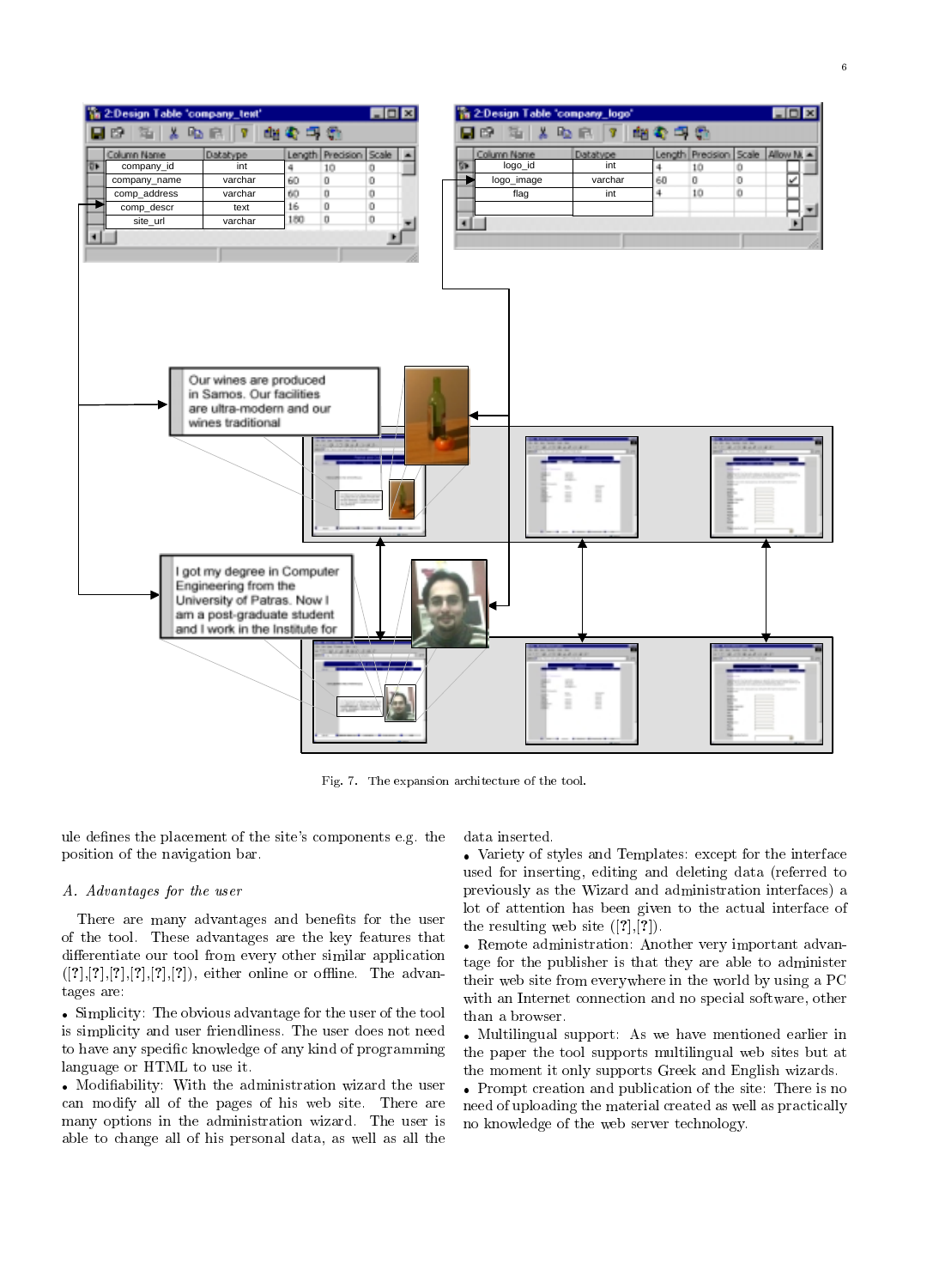The tool could also have an educational usage in the future too.

#### B. Advantages for the service provider

Except for the advantages that the tool provides to the potential publishers, it also provides some advantages to the Service provider that will decide to host the tool. The most important advantages for the Service provider are the following:

 Platform independence: Considering that our tool has access through the web, there is no need for the host to provide a special platform.

 Database independence: All database calls have been implemented with PHP-ODBC functions which frees the service provider from the need to use a specific database system.

• Automatic creation of web sites: This advantage refers to  $[1]$ the fact that once the tool is installed, the service provider does not have to worry about maintenance or other costs.<br>The latter with a service are identically see assigned at [2] Tool Translation: The service provider can easily add new languages.

#### VI. FUTURE ENHANCEMENTS

The tool that we have described in this paper has many unique features but can also be considered as a prototype. The aim is to provide a much more extended variety of features. The tool is designed in such a way that its future feature expansion will require minimum redesign of  $\frac{1}{8}$ . the database and the web interface. Some of the future enhancements that we intend to offer through the tool are: A user oriented "wizard": At the moment, the wizard contains many "static" fields and options. It produces a fully operational web site but the user is still "manipulated" by the wizard to a certain path of web site creation. Potentially, and with very minor additions to the database, as well as a new, initial step in the wizard, the tool will be useful to almost every Internet user, who wants to create a web site of any kind. The idea is to let the user first define the wizard and its steps and then let them use that wizard to create their site.

 Used as a Learning tool: In future versions we intend to provide HTML and PHP learning capabilities to our tool. We consider the knowledge of certain web technologies to be very important to all potential web publishers. Since we automatically create the HTML and the required PHP3 files we would like to provide the user with a step by step preview of what he has created (in terms of HTML or PHP code).

# VII. Conclusions

In this paper we have described an online web based tool that can create diverse and multilingual web sites requiring minimum "technical" knowledge by its users. The tool is under experimental use and evaluation at the University of Patras, Greece and will be given for public use in the near future. Considering the facts that there aren't many similar applications available and that none provide features like multilingual support, we believe that the tool will be very

useful to potential Internet content publishers. Of course there are still many enhancements that can be applied to the tool but even with its present features it can compete with other similar applications.

We must point out though, that we consider the knowledge of basic HTML and other web technologies to be a basic asset for anyone that wishes to publish content on the Web. This is why we intend to use the tool as a learning tool in the way that we described above. On the other hand since it is not possible to require special knowledge from every potential publisher, and since the Internet should remain open to all users, we strongly feel that applications such as the one described in this paper will be widely used in the future.

#### **REFERENCES**

- Internet Software Consortium, Internet Domain Survey, found at http://www.isc.org/ds/WWW-200001/report.html, January 2000.
- [2] The Censorware Pro ject, Size of the web: A dynamic essay for a dynamic medium, found at http://censorware.org/web size
- $[3]$ Siteblazer.com, Build a web site in 10 minutes, found at http://www.siteblazer.com
- [4] Fortunecity.com, *Community web sites*, found at http://www.fortunecity.com
- NetObjects, NetObjects Fusion, found at http://www.netobjects.com
- [6] Trellix, Free site building software, found at http://www.trellix.com
- [7] CompuServe, found at http://www.compuserve.com
- WebWizard, found at  $\mathbb{R}$  web with a set  $\mathbb{R}$  at  $\mathbb{R}$  at  $\mathbb{R}$  . The set of  $\mathbb{R}$ 
	- http://www.halcyon.com/artamedia/webwizard/
- Zope, found at http://yyy.zope.org
- [10] Leon Atkinson, Core PHP programming, Prentice Hall, 1999
- [11] M. Rees, Exploiting the Full Web User Interface Spectrum, Second Australian World-Wide Web Conference, 1996
- [12] B. Schneiderman, Designing the User Interface: Strategies for Effective HumanComputer Interaction, Addison-Wesley, 1997
- User Interface Engineering, When to Develop a Wizard, found  $[13]$ at http://world.std.com/ uieweb/wiz art.htm
- [14] Simson Garfinkel, Gene Spafford, Web Security and Commerce, O'Reilly, June 1997
- [15] Gary Lebing, Maura Hogan, Wesley Gurney, On-the-Fly: Web pages Minus the HTML Files, WebNet96 - San Fransisco, CA, October 15-19 1996
- [16] CommerceNet Research Center, found at http://www.commerce.net/research/stats/wwwpop.html

Christos Bouras obtained his Diploma and PhD from the Computer Science and Engineering Department of Patras University (Greece). He is currently an Assistant Professor in the above department, member of BoD in Computer Technology Institute (CTI) and head of Re search Unit 6 at the CTI, Patras, Greece. He is a researcher in the area of Networks, Educational Technology, Telematics and New Services. He has extended professional experience in Design and Analysis of Networks, Protocols, Telematics and New Services, Distance Learning and Education, Electronic Publishing, High Speed Networks and Interactive Hypermedia and Multimedia He has published 80 papers in various well-known refereed conferences and journals. He is a co-author of five books in greek. He has been a PC member and referee in various journals and conferences. He has participated in R&D projects such as RACE, ESPRIT, TELEMATICS, EDUCATIONAL MULTIMEDIA, ISPO, EMPLOYMENT, ADAPT, STRIDE, EURO-FORM, IST, GROWTH and others.